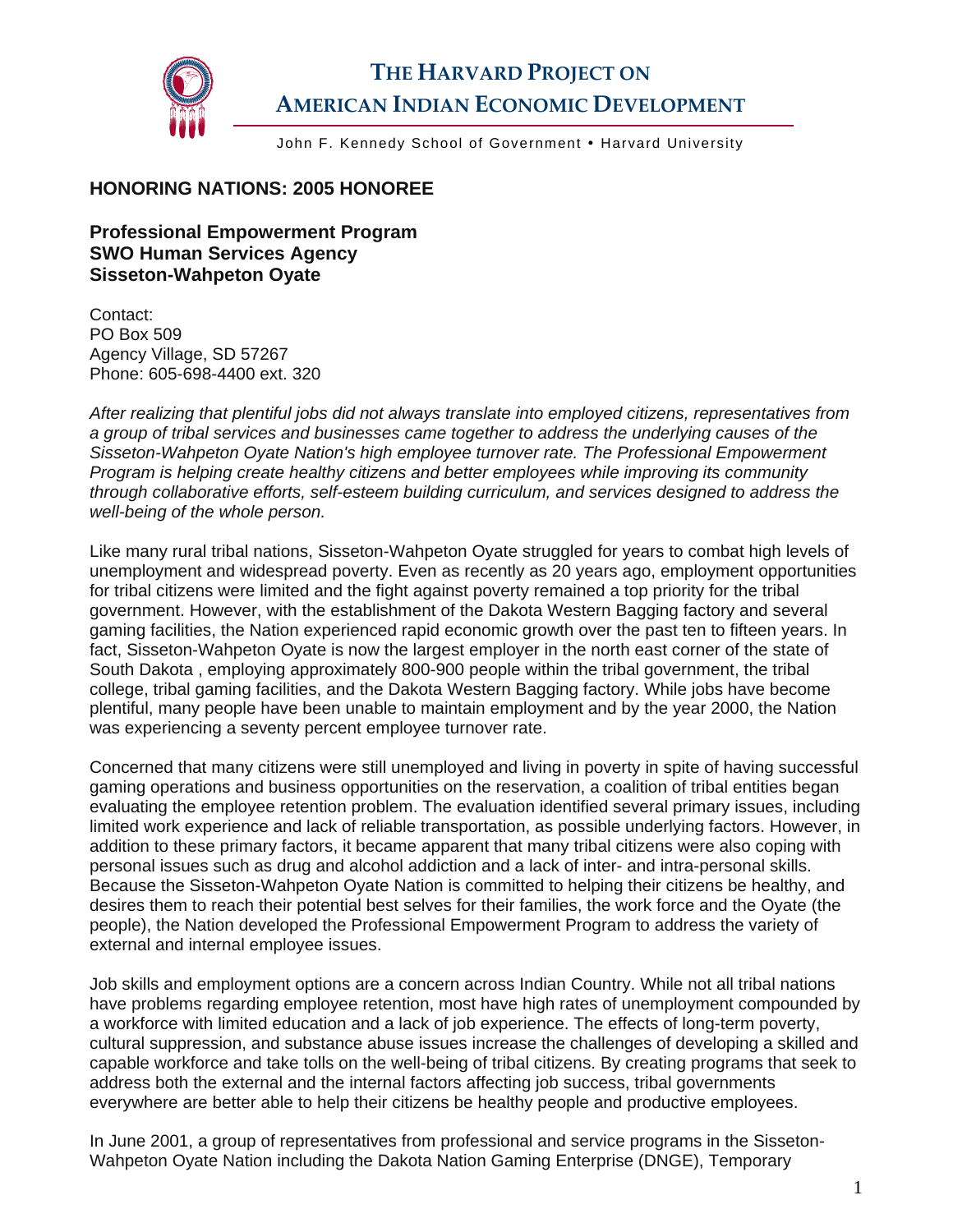Assistance for Needy Families (TANF) program, Tribal Employment Rights Organization (TERO), and the Sisseton-Wahpeton College came together to discuss the employee retention problem. These programs and businesses were witnessing a rotating stream of employees who were hired, then fired or quit who would then return to new places of employment and start the cycle again. Seeking to break the cycle, the group began identifying a common set of factors for these at-risk employees.

Among primary factors contributing to employee turnover rates, the group found that the adult population of the Nation often had little to no work experience before reaching their late 20s and 30s and even fewer had experience working with non-Natives. Many tribal citizens did not have practice working under specific time schedules and were unprepared to manage their time effectively. In addition, a number of citizens lacked formal education, often holding less than a high school degree. The lack of reliable public and private transportation, as well as difficulty finding adequate and affordable day care options, especially for single parent families, added challenges to maintaining employment. Multiplying the effects of the primary factors, a number of secondary concerns exist. People were struggling with a variety of issues, including drug and alcohol addictions, depression, effects of abuse, and the lasting consequences of intergenerational poverty. Limited inter- and intrapersonal skills appeared to be a common thread underlying most of these factors and truly affecting a person's ability to meet the internal and external challenges of keeping a job.

The representatives from the professional and service programs realized it would be necessary to move beyond the usual job skills training of resume writing and interviewing and create a program focused on developing inter- and intra-personal skills. Addressing these skills would not only help "atrisk" employees become better workers, but would also empower citizens to become healthier people, positively impacting both families and the community. The Professional Empowerment Program (PEP) was established to accomplish this and it offered its first two-week course in 2002.

PEP uses a curriculum based on emotional intelligence theory and centers around a person's ability to monitor their own and/or other people's emotions. The program utilizes ideas about human development and psychological intervention to build a number of skills within each individual. By receiving both emotional and educational support, participants develop increased self-confidence, better communication skills, and the ability to manage time, finances, and emotions more effectively. They also learn how to deal with change, create long-term plans, and make healthier decisions.

PEP is impacting the Oyate in a variety of positive ways. PEP is improving the tribal economy by improving employee retention. By 2005, the employee turnover rate decreased. Because of this, graduates of the PEP are more financially secure and better able to care for their families. In fact, the return rate of families needing TANF services has decreased from thirty-four percent to seven percent. Discussions with the Nation's main employers indicated that PEP graduates show higher levels of commitment at work and demonstrate improved workplace skills, such as coming to work on time, communicating more effectively with managers and co-workers, and higher levels of productivity. Most importantly, PEP is helping participants make significant changes in their lives. Program graduates testify to the impact of PEP in their lives, saying "PEP will change your life; PEP makes you a more positive person. Instead of always being negative, you know how to turn it around and not dwell on negative people; and PEP helped me to not only be more positive but be a better role model for my family and my community."

The continuing success and positive impact of PEP is supported by several key qualities of the program's implementation. One is a dedication to the belief that the health and well-being of every tribal citizen is important to the overall well-being of the tribal community. Also important is a commitment to structuring the program to treat the whole person in order to help them improve their lives. Additionally, the level of connection and integration the program has in the fabric of the Sisseton-Wahpeton Oyate Nation is vital to the benefits of PEP.

Creating a strong community with healthy individuals is an important value of the Nation and reflects an overall belief in the importance of every single person. The Tribal Chairman and Tribal Council members repeatedly assert the belief that No one is expendable. The community is an island and if a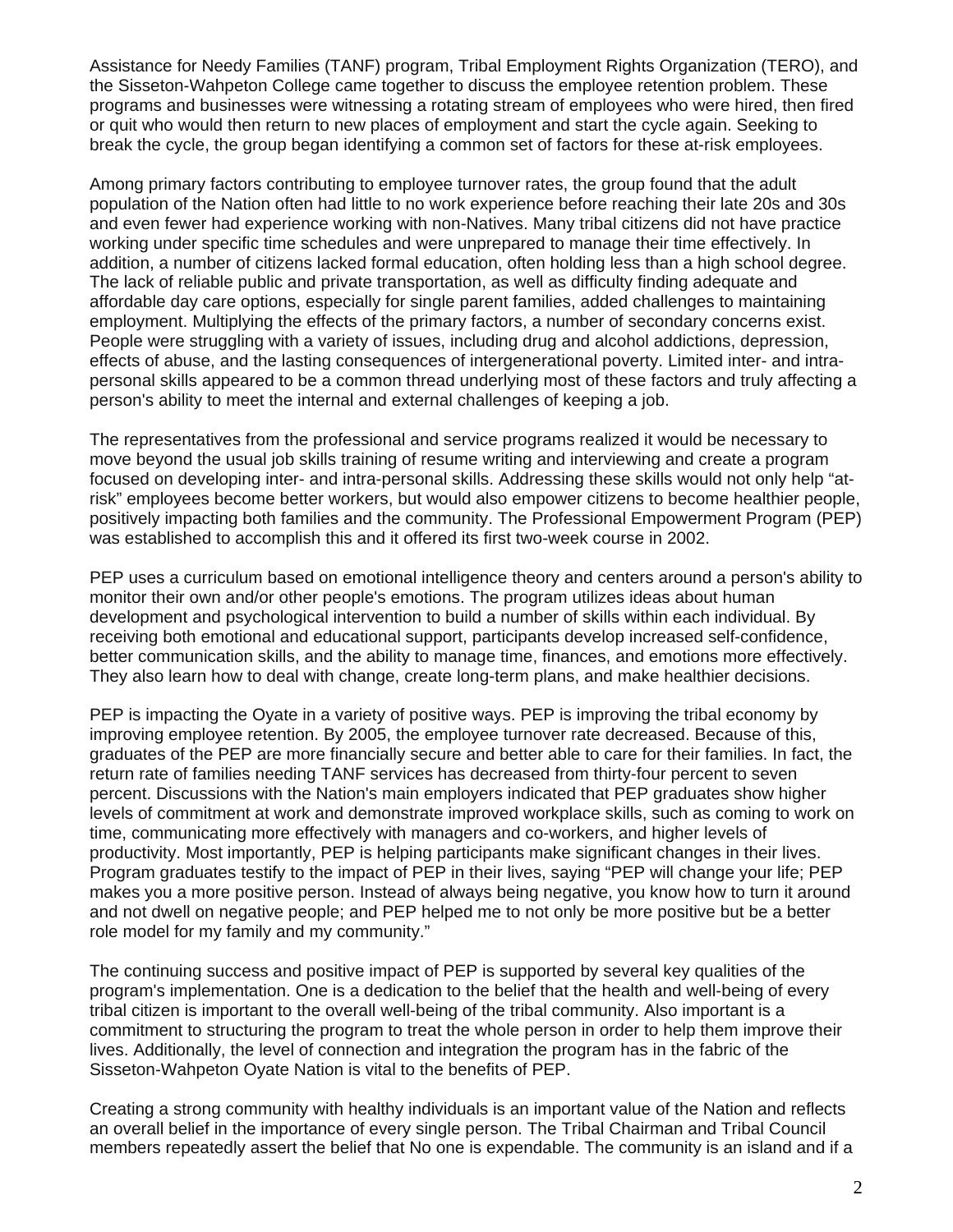person is fired at one door, they will show up at another. Because the tribal government is committed to serving their citizens, even at the most basic emotional level, making an investment in a program like PEP is making an investment in their people. Indeed, program graduates report feeling as though the Nation was making an investment in them as not only employees, but as people. Many indicate that their new life skills gave them hope and helped them make significant changes in their lives. One program graduate, after being awarded custody of her children, credited her time in PEP for making this possible. The idea of intertwined well-being also imparts a sense of respect and camaraderie. No one is someone else's problem. Everyone works together to help each other and people at every tribal business, service program, and institution collaborate in ensuring people participate and benefit from PEP. Managers and supervisors see PEP as a necessary resource in helping "at-risk" employees rather than just terminating them. Valuing every citizen also produces tangible results. Acting on feedback from PEP participants about how improved community resources can support job retention, the tribal government created a new transportation route and a daycare. Willingness by the Nation to recognize and address the issues facing tribal citizens fosters a deeper connection between both.

The structure of PEP is based on recognizing that each participant is more than just an employee and that success is dependent on treating the whole person. PEP developers realize that designing a program focused on traditional job skills, such as filling out applications and writing resumes, is not useful in tackling the challenges facing their tribal citizens. Traditional job skills focus on getting a job rather than keeping one and fail to address the underlying internal issues preventing participants from their full potential as responsible, productive, and healthy people. However, by focusing on developing inter- and intra- personal skills, PEP is able to help participants maintain employment and become healthier people.

The program is also designed to meet the needs and learning levels of a wide variety of participants. The program curriculum breaks down complicated concepts into pieces that are easily understood and applied by participants. For example, when discussing positive and negative attributes in the work place, the instructors refer to a 'toolbox.' They have physical toolboxes in the classroom one red and one black. The red one symbolizes the 'red road' and holds attributes that contribute to a positive work environment. The black symbolizes the 'black road' and holds the negative attributes. Red and black puppets are used in the same way to demonstrate the angel and devil scenario where the red puppet tells you to go to bed so you are able to get to work on time and the black one tell you to stay up all night drinking and doing drugs.

PEP's structure ensures mindfulness of the circumstances of individual participants' lives. Because attendance is mandatory and participants often have children or other responsibilities, the program occurs over two weeks. This condensed period of time better allows for participant completion and shortens the time away from work for those supporting families. While short in duration, the program is not short in intensity. The program design is highly therapeutic - recognizing the need to deal with internal issues before participants can be productive employees or citizens.

During the first day of each course, program staff assesses participants for potential mental health concerns, substance abuse issues, or gaps in formal education. Beyond dealing with these issues directly in the program, staff also makes outside referrals for additional or longer-term assistance. Because the program involves opening up and sharing many emotions, strong bonds are created between the participants and the instructors. The program's two facilitators recognize and value these bonds, using them to help participants make progress. Their roles as caring teachers with high expectations help to create an environment where participants feel safe and motivated. As a team, the two facilitators are extremely effective in combining professional knowledge with practical skills. The instructors remain as resources for participants after graduation and help to reinforce the program's lessons every day. In addition, PEP is considering how to meet the needs of more tribal citizens. Plans for the future include finding ways to extend program time and expand intervention services for the fifteen to twenty percent of participants who remain unable to retain a job.

PEP is deeply rooted and integrated in the fabric of the Sisseton-Wahpeton Oyate Nation. Although PEP borrows techniques from other programs, it modifies them to be more applicable to their own